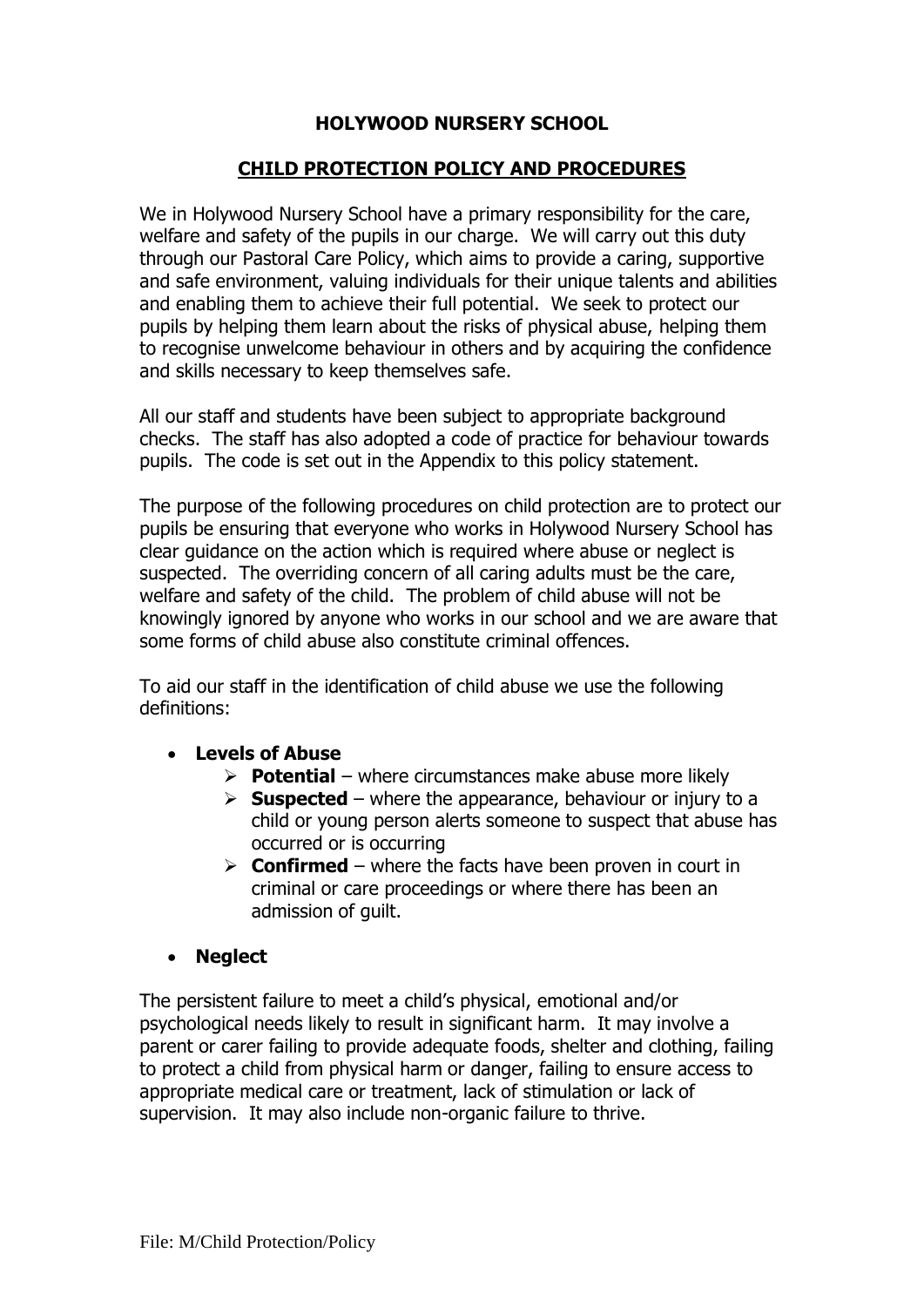- **Physical** The deliberate physical injury to a child, or the wilful or neglectful failure to prevent physical injury or suffering. This may include hitting, shaking, throwing, poisoning, burning or scalding, drowning, suffocating, confinement to a room or cot, or inappropriately giving drugs to control behaviour.
- **Sexual** involves forcing or enticing a child to take part in sexual activities. The activities may involve physical contact, including penetrative or non-penetrative acts. They may include non-contact activities such as involving children in looking at, or the production of, pornographic material or watching sexual activities, or encouraging children to behave in sexually inappropriate ways.
- **Emotional –** the persistent emotional ill-treatment of a child such as to cause severe and persistent adverse effects on the child's emotional development. It may involve conveying to children that they are worthless or unloved, inadequate or valued only insofar as they meet the needs of the other person. It may involve causing children frequently to feel frightened or in danger, or the exploitation or corruption of children.

# **BULLYING**

Bullying is a highly distressing and damaging form of abuse that will not be tolerated in Holywood Nursery School. All staff are vigilant at all times to the possibility of bullying occurring and will take immediate steps to stop it happening, to protect and reassure the victim and to discipline the bully. Parents of both the victim and the bully will be contacted immediately bullying is identified.

Any complaint by a parent that their child may be being bullied will be fully investigated by the staff and action taken to protect and support the victim. Parents will be kept informed of the action being taken by the school by the Principal. The behaviour of children suspected of bullying will be closely monitored by the staff until they are satisfied that the problem has stopped.

### **PROCEDURES FOR REPORTING SUSPECTED (OR DISCLOSED)CHILD ABUSE**

- As Holywood Nursery is a single teacher school the Principal, Ms Majury, is the designated teacher for child protection. The deputy designated staff member for child protection is Mrs Hamilton. The Governor with responsibility for child protection is Mrs B K Todd.
- If a child makes a disclosure to any member of staff that raises concerns about possible abuse, the member of staff must act promptly.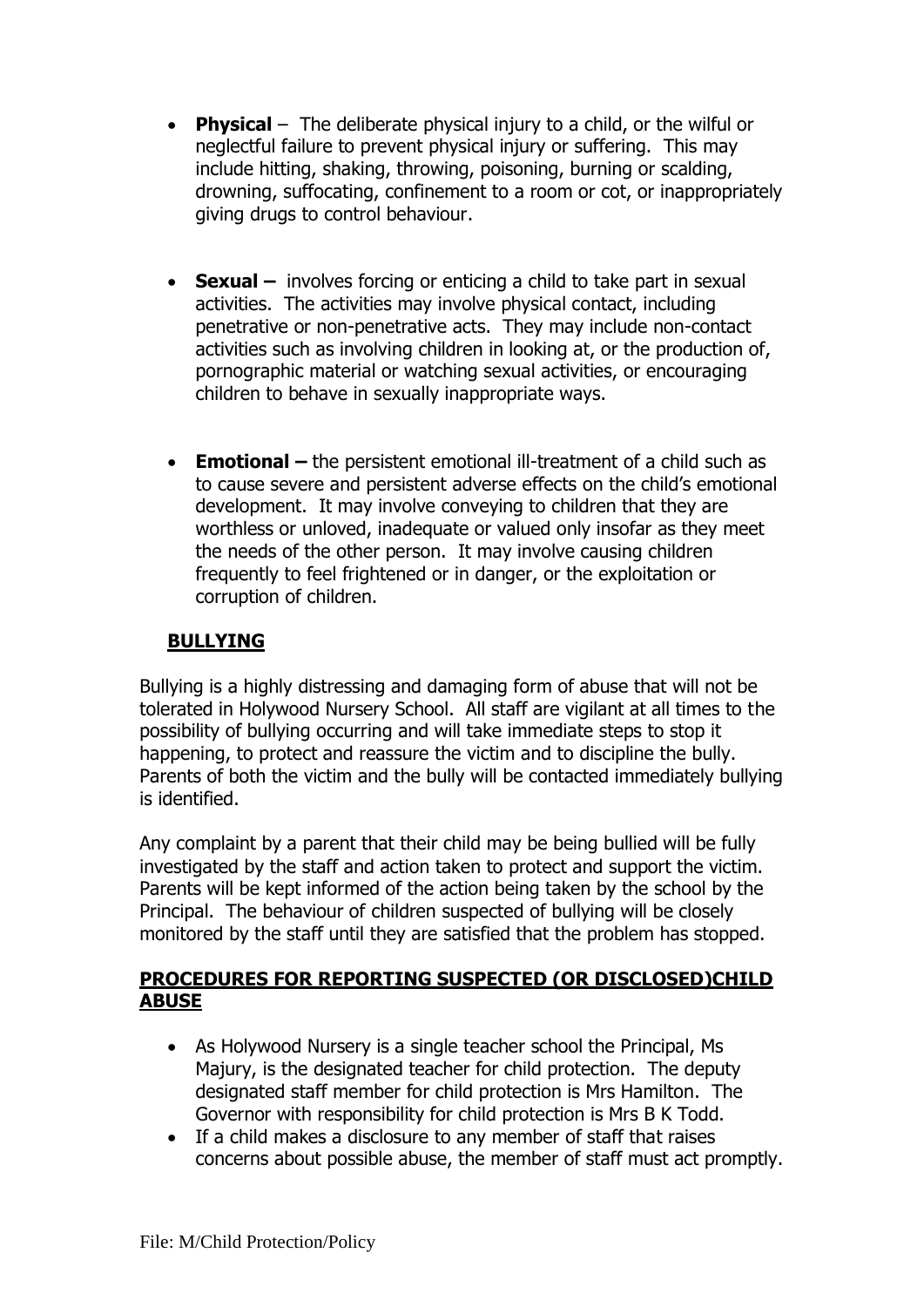- The staff member should not investigate  $-$  this is a matter for social services – but concerns should be reported immediately to the Principal, the matter discussed and notes take, leading to a written report.
- The Principal, in consultation with the staff and the SEELB child protection team, plan an immediate course of action and ensure that a written record is made.
- The Principal, in consultation with the SEELB child protection team, will decide whether in the best interests of the child, the matter should be referred to Social Services. **The school is obliged to make a referral if there are concerns that the child may be at risk.** Unless there are concerns that the parent may be the possible abuser, the parents will be informed immediately.
- No decision to refer a case to the Social Services will be made without the fullest consideration and on appropriate advice. **The safety of the child is our first priority.**

Where there are concerns about possible abuse, the Principal will inform:-

- ➢ the Social Services
- ➢ the SEELB's Designated Officer for Child Protection

#### **(This will be done in an envelope marked 'Confidential – Child Protection).**

If a complaint about possible child abuse is made against a member of staff, the Principal must be informed immediately. The above procedures will apply. Where the matter is referred to Social Services, the member of staff will be removed from duties involving direct contact with the children and may be suspended from duty as a precautionary measure pending investigation by Social Services. The Chairperson of the Board of Governors will be informed immediately.

If a complain is made against the Principal, the Chairperson of the Board of Governors and the Child Protection Officer at the SEELB must be informed immediately and together they will take the necessary action.

Any member of staff who is unsure of what to do if they have concerns about recognising the signs/symptoms of possible abuse should speak to the Principal or the SEELB Child Protection Officer.

It should be noted that information given to members of staff about possible child abuse cannot be held 'in confidence'. In the interests of the child, staff may need to share information with other professionals, however, only those who need to know will be told.